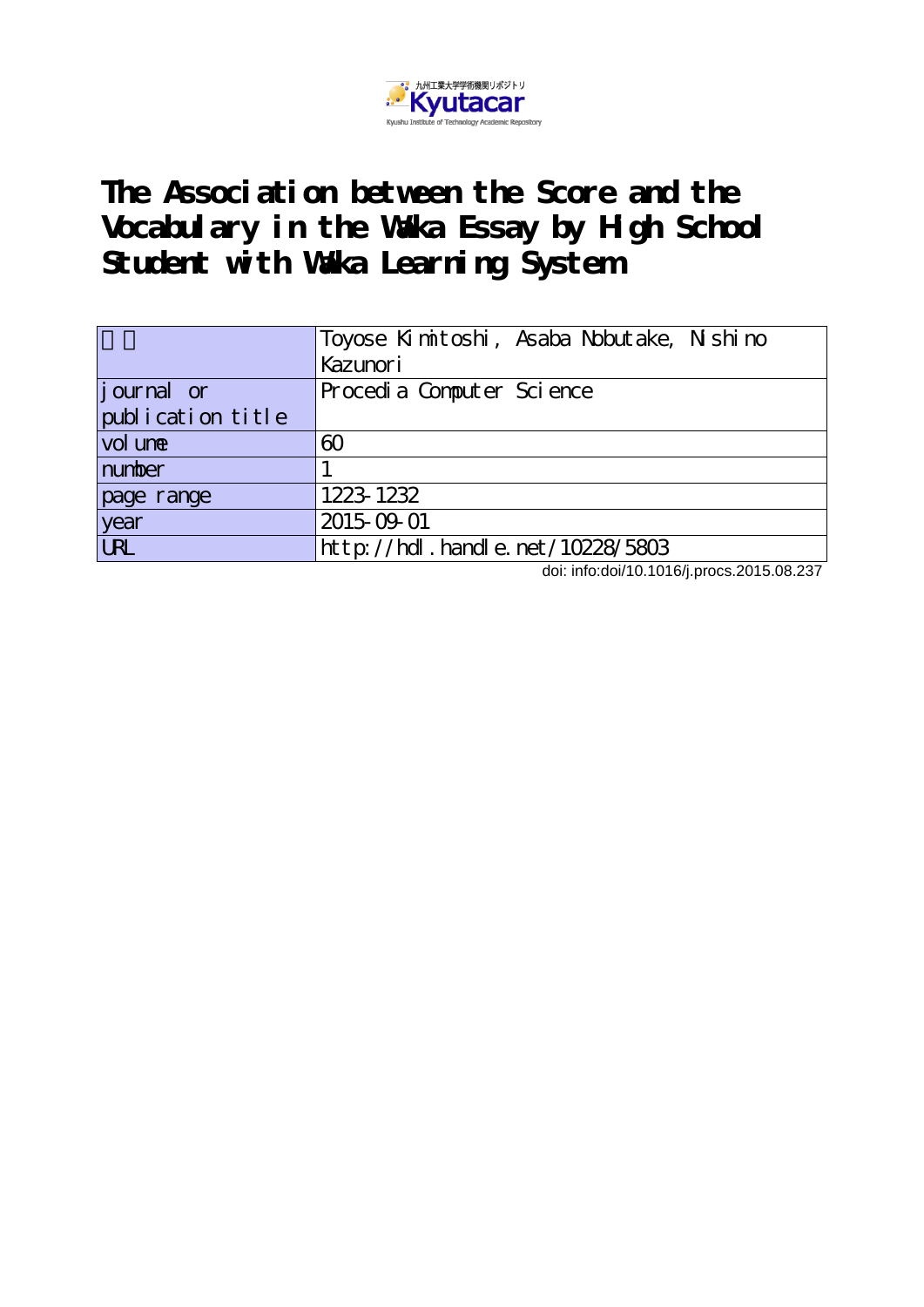# 19th International Conference on Knowledge-Based and Intelligent Information and Engineering Systems

# The Association between the Score and the Vocabulary in the Waka Essay by High School Student with Waka Learning System.

Kimitoshi Toyose<sup>\*a</sup>, Nobutake Asaba<sup>b</sup>, Kazunori Nishino<sup>c</sup>

*<sup>a</sup>Tagawa municipal junior high school, Tagawa-city, Fukuoka, 825-0005 Japan <sup>b</sup>The University of Kitakyushu, Kitakyushu-city, Fukuoka, 802-0841 Japan <sup>c</sup>Kyushu Institute of Technology, Iizuka-city, Fkukuoka, 820-8502 Japan*

#### **Abstract**

We were allowed to examine the Waka essays (below: 'Kanshoubun') of high school students studying language arts. The Kanshoubun is about understanding works of art. Waka is a Japanese fixed-form poem. We focused on the association between Kanshoubun scoring results and the vocabulary used in the Kanshoubun.

We found that 'there is correlation between scoring results and the vocabulary used in the Kanshoubun' and 'the students becomes to use more words by WAKATON, new learning method proposed by authors.'

© 2015 The Authors. Published by Elsevier B.V.

Peer-review under responsibility of KES International.

*Keywords:* e-Learning ; Japanse Language Art Education ; Waka Poem Comprehension ; Essay Writing ; Evaluation ; Wakaton

# **1. Introduction**

Kanshoubun, essay on Waka essay is written to understand works of art. In this research, we were allowed to examine the Kanshoubun of high school students studying language arts. Waka is a Japanese fixed-form poem. The materials for this research include Tanka, a type of Waka. Briefly, the Tanka is a short poem written in 31 sounds. The governmental curriculum guideline suggests that the students need to learn to read and critique novels and stories <sup>1</sup>.

<sup>\*</sup> Corresponding author. Tel.: +81-947-44-1180; fax: +81-947-44-5291. *E-mail address:* tagawa-j@city.tagawa.fukuoka.jp

This is an open access article under the CC BY-NC-ND license (http://creativecommons.org/licenses/by-nc-nd/4.0/).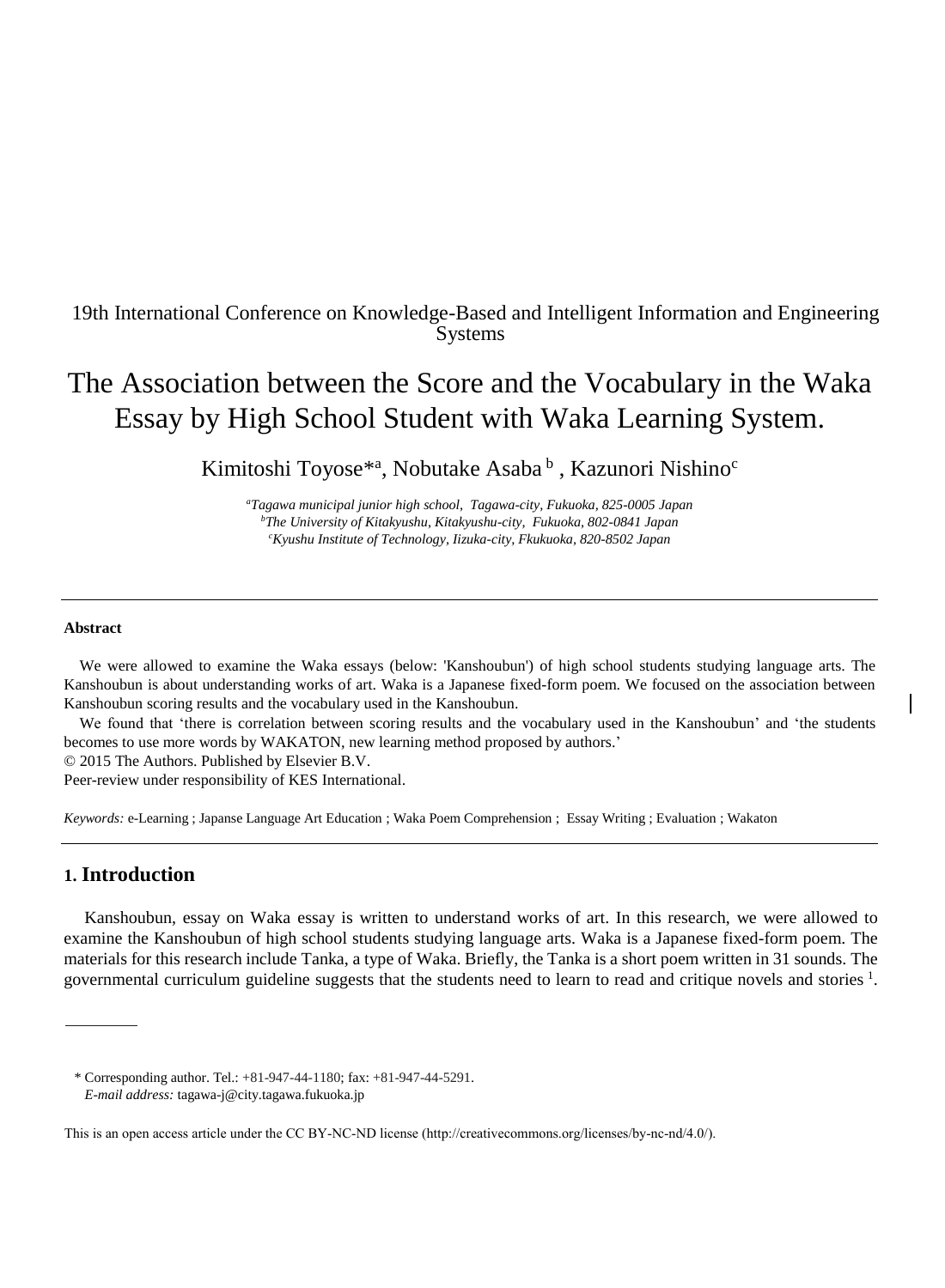The Waka is included in "novels and stories." So the students are required to increase not only ability to read but also ability to critically read the Waka. It is difficult for high school students to write Kanshoubun. The Kanshoubun's writing ability of many students is poor.

Based on these realities, we have studied new educational methods for increasing the Kanshoubun's writing ability. To understand meaning of the Waka, the students need to understand the meaning of archaic words used in the Waka. In addition, the Waka involves many representation techniques. The students are required to learn about these representation techniques in order to understanding meaning of the Waka. The Waka as a teaching material of this research is written in 35 sounds. To increase the ecological vailigy  $d^2$  (Trochim, 2005), the experiment described in this paper was conducted in an actual classroom as a part of the Japanese Language Art class (i.e, the in-vivo study).

We have carried out a study on "Wata Kansei technology supported online learning method (WAKATON)" previously<sup>3</sup>. WAKATON is new learning method aimed at enhancing ability of Kanshoubun's writing proposed by the authors. In this study, we have carried out an experiment that verifies the learning effect of the WAKATON on Kanshoubun's writing ability. About score of Kanshoubun, total of adjective and total of adjectival verb used in Kanshoubun, these values of Wakaton Condition (using WAKATON) were higher than its of Control Condition (not using WAKATON). The study shows a strong correlation between the score and the total of adjective, and between the score and the total of adjectival verb. We have confirmed that the WAKATON enhances learning of Kanshoubun's writing ability regardless of whether the students' ability is rich or not.

#### **2. Learning Waka**

The Waka teaching materials of this research were written more than 800 years ago. Hence, they were written in old Japanese. Because Waka is short-form poem, it often only describes things in the abstracted or vague way with limited number of words. From the limited vocabulary used in the Waka, the reader is required to imagine what is represented in the Waka. To write a Kanshoubun, the students need to understand the meaning of words used in old Japanees, have knowledge about the representation techniques, and have the ability to imagine from limited amount of words used in Waka.

We conducted a survey on the skills and abilities required for well-written Kanshoubun for eight high school language arts teachers. One question was posed to the teachers, and the respondents were free to answer in any way they wanted.

| Table 1. DRILLS and abilities required for well written Kanshouban |   |                      |  |  |  |
|--------------------------------------------------------------------|---|----------------------|--|--|--|
| Vocabulary                                                         |   | Ability to imagine.  |  |  |  |
| Expressive ability                                                 |   | Writing skill        |  |  |  |
| Sensibility                                                        | 4 | Acquiescence         |  |  |  |
| Literary knowledge                                                 | 2 | Reading ability      |  |  |  |
| Sentence structure ability                                         |   | Historical knowledge |  |  |  |
| Experience reading the Waka                                        | 2 | Life knowledge       |  |  |  |
| Life experience                                                    |   | Sentiment            |  |  |  |
| Creative capability                                                |   | Living environment   |  |  |  |

Question: What are the skills and abilities required for well-written Kanshoubun?

Table1 is a result of the survey responses. The result shows that 16 skills and abilities are required for wellwritten Kanshoubun. The number in the Table 1 represents head-count which the teachers answer the question. 7 out of 8 teachers responded that vocabulary is required. Many teachers feel confident that the students are required a lot of experience for improving their vocabulary. Therefore, we focused on the association between teachers' scoring and the students' vocabulary used in the Kanshoubun (Vocabulary at Kanshoubun).

Table 1. Skills and abilities required for well-written Kanshoubun

We have defined that increase in the number of words used in Kanshoubun show to improve students' vocabulary. In this study, we were verified only the number of words.. We do not consider the following.

・Meaning of word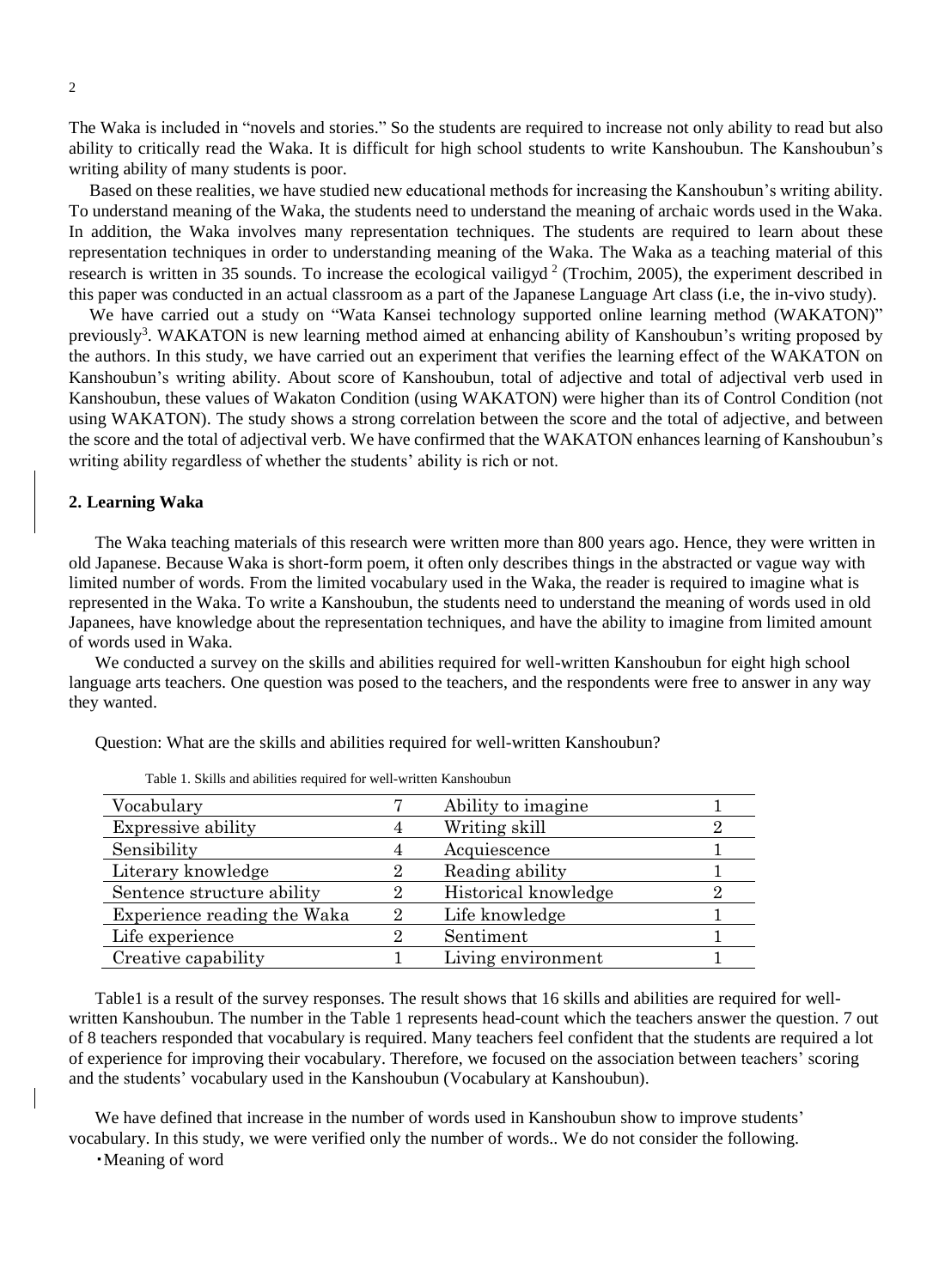・Relation between Waka and word

・Relation between word and word

## **3. Research question / Hypothesis**

Can we predict Scores based on the student's proficiency with Japanese vocabulary?

We hypothesize that there are reliable correlations between the use of Kansei words and Scores. We also hypothesize that if there are reliable correlations, then we can predict Score with the vocabulary count.

The purpose of this paper is to determine: what relationship exists between Score and a student's vocabulary at the time of the Kanshoubun lesson? This is the central research question. Is learning using Wakaton learning method significantly to use greater number of words than the learning that does not use Wakaton learning method? This is another research question.

To answer the research question, we verify the following two hypotheses:

Hypothesis 1. There is a correlation between Score and vocabulary at the time of the Kanshoubun. Hypothesis 2. After learning, Wakaton Condition use more words than Control Condition, not only adjective and adjectival verb.

In this study, we verify these three hypotheses through actual class.

Validation 1. Test of the correlation between Score and vocabulary at the time of the Kanshoubun.

Validation 2. Comparison of the vocabulary at the time of the Kanshoubun between Wakaton Condition and Control Condition.

# **4. WAKATON**

In this research, we used the Wakaton and to take advantage of ICT and SD questionnaires in learning the "meaning, scene and feelings (the core of the excitement), causing summarizes the expressive techniques and important phrase" with the Wakaton system. Learning to answer the SD questionnaire is called SD learning ( See Fig. 1, Fig. 2).

For example, we can view a meaning, scene and feelings (the core of the excitement), a description of the such an important word or phrase. In addition, one may learn by comparing the multiple Waka. SD questionnaire response results are calculated automatically. Students can confirm the meaning and their input results instantaneously. Students recognize their sensitive characteristics by performing a comparison of the average of the other student responses. Such recognition shows that the averages of the SD questionnaire have prompted the meta cognitive activities. In addition, this recognition encourages the act of consciousness in the individual's ability to cope with emotions.  $4 \cdot$  (Emotional intelligence; EI, Salovey & Mayer (1989))



Fig. 1. kanseiDB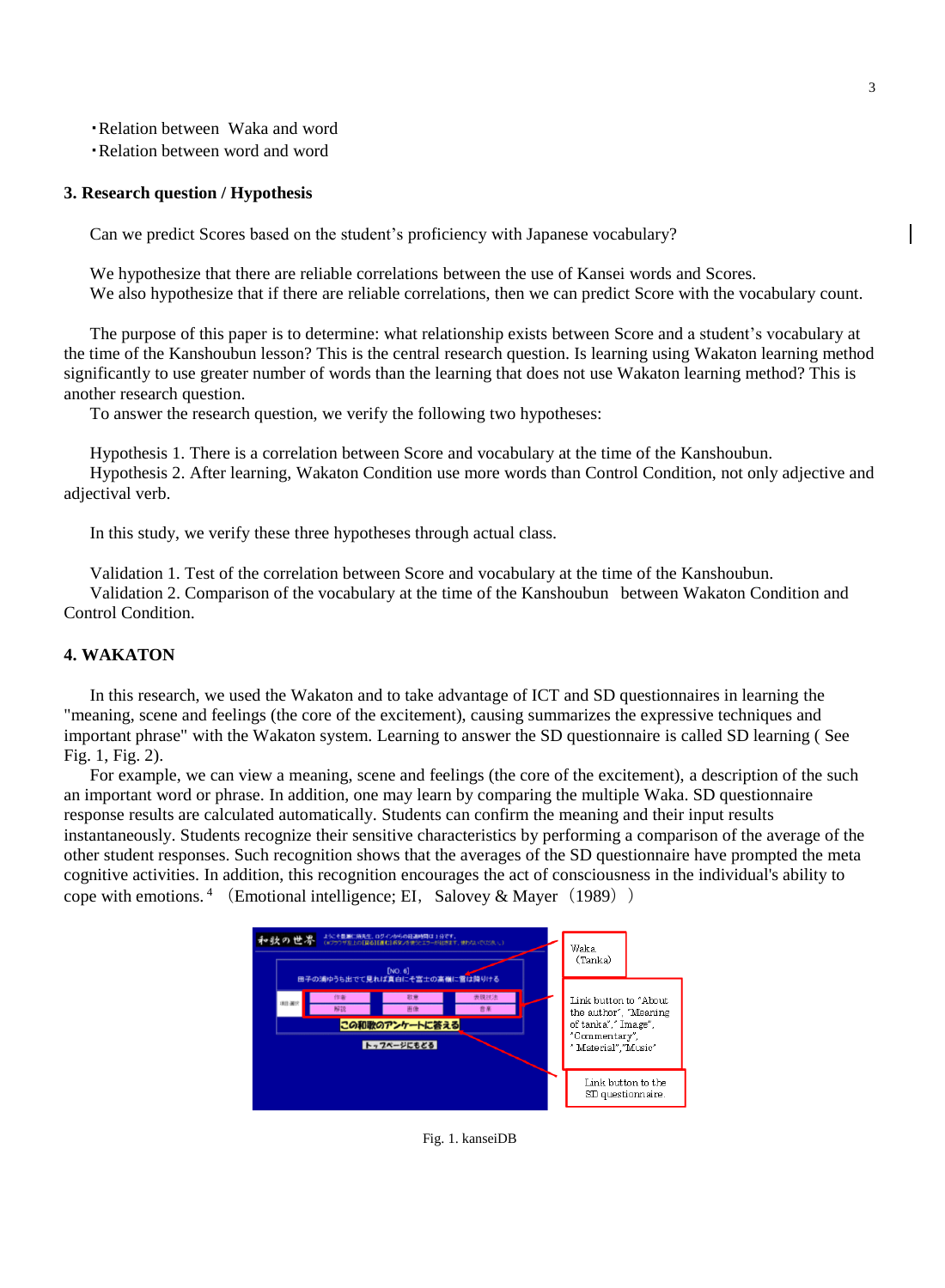

Fig. 2. SD questionnaire.

Learning by Wakaton is an example of situational learning in language education <sup>5</sup> (Anderson, J. R., Reder, L. M., & Simon, H. A.1996, Brown, J. S., Collins, A., & Duguid, P. 1989. This approach is expected to lead to the improvement of the quality of teaching the Waka in high school.

## **5. Experiment**

## *5.1. Method*

We used three Wakas as teaching materials. The meaning of each Waka is in parentheses.Waka

Waka1

銀も金も玉も何せむにまされる宝子にしかめやも 山上憶良 (Upscale silver and gold and beautiful ball, I think probably that they be what. What a wonderful treasure wonder extends to children? No does not extend.)

#### Waka2

花の色は移りにけりないたずらにわが身世にふるながめせしまに 小野小町 (Color of flowers and my beauty have disappeared anymore. I think vain myself was quite old wane. While I'm looking to indulge in thought, as flowers go scattered been struck in the spring of long rain,)

#### Waka3

玉の緒よたえなば絶えね永らへば忍ぶことの弱りもぞする 式子内親王 (My life. Please would be finished if from being finished. If I live in this state, my endure heart becomes weak, I will not be completely hidden.)

Wakaton Condition was studied using the Wakaton system. Control Condition was studied using the viewable material (Material) in the browser. The contents of the Material comprise a meaning of Waka, representation techniques, commentary, and images (Fig. 3). There is no SD questionnaire in the Material; it is divided into two groups, but this experiment is not a randomized controlled trial of two groups. We use a different system, but students wrote a pre-Kanshoubun and post-Kanshoubun before and after study. Students wrote a delayed-Kanshoubun after two months of study. We verified whether correlations exist between Vocabulary at Kanshoubun and Score. We show the flow of the study Wakaton Condition and Control Condition in Fig. 4. We conducted 9 sessions of 50 minutes in class for both groups.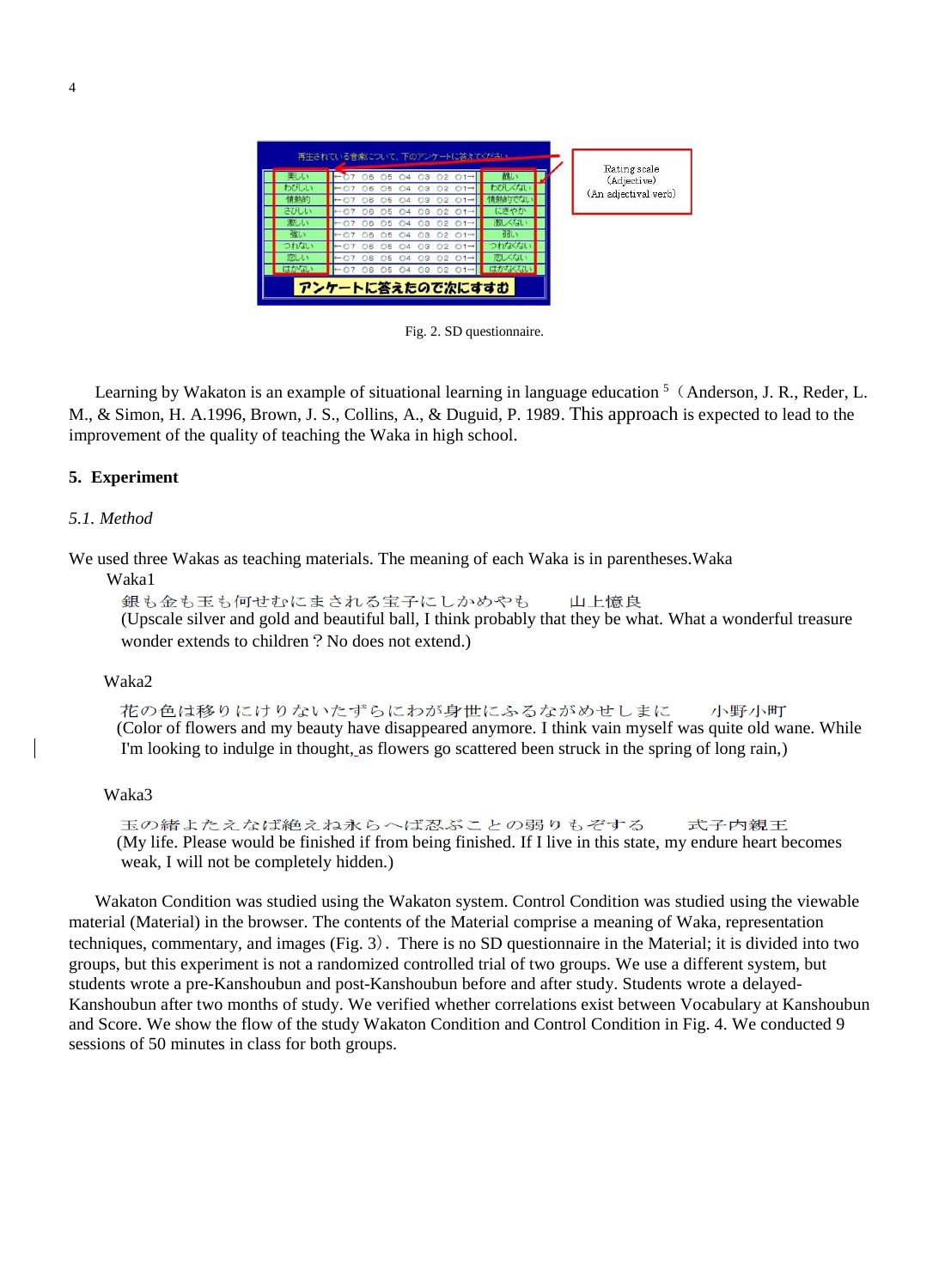

Fig. 3. Material



Fig. 4. The flow of education for Wakaton Condition and Control Condition.

#### *5.2. Participant*

Participants include 36 students from a Japanese high school. They are in 9th grade. Wakaton Condition includes 20 students, and Control Condition includes 16 students. We show the number of students using each of the Waka in Table 2.

| Table 2. The number of students using each Waka |  |  |
|-------------------------------------------------|--|--|
|                                                 |  |  |

|       | Wakaton Condition | <b>Control Condition</b> |
|-------|-------------------|--------------------------|
| Waka1 | ιq                |                          |
| Waka2 |                   |                          |
| Waka3 |                   |                          |

#### *5.3. Measure*

We use Score and vocabulary at the time of the Kanshoubun to verify the hypothesis. Two language arts teachers scored the Kanshoubun on a 12-point scale. We ensured the results by using two teachers for the scoring. The scoring criteria are shown in Table 3.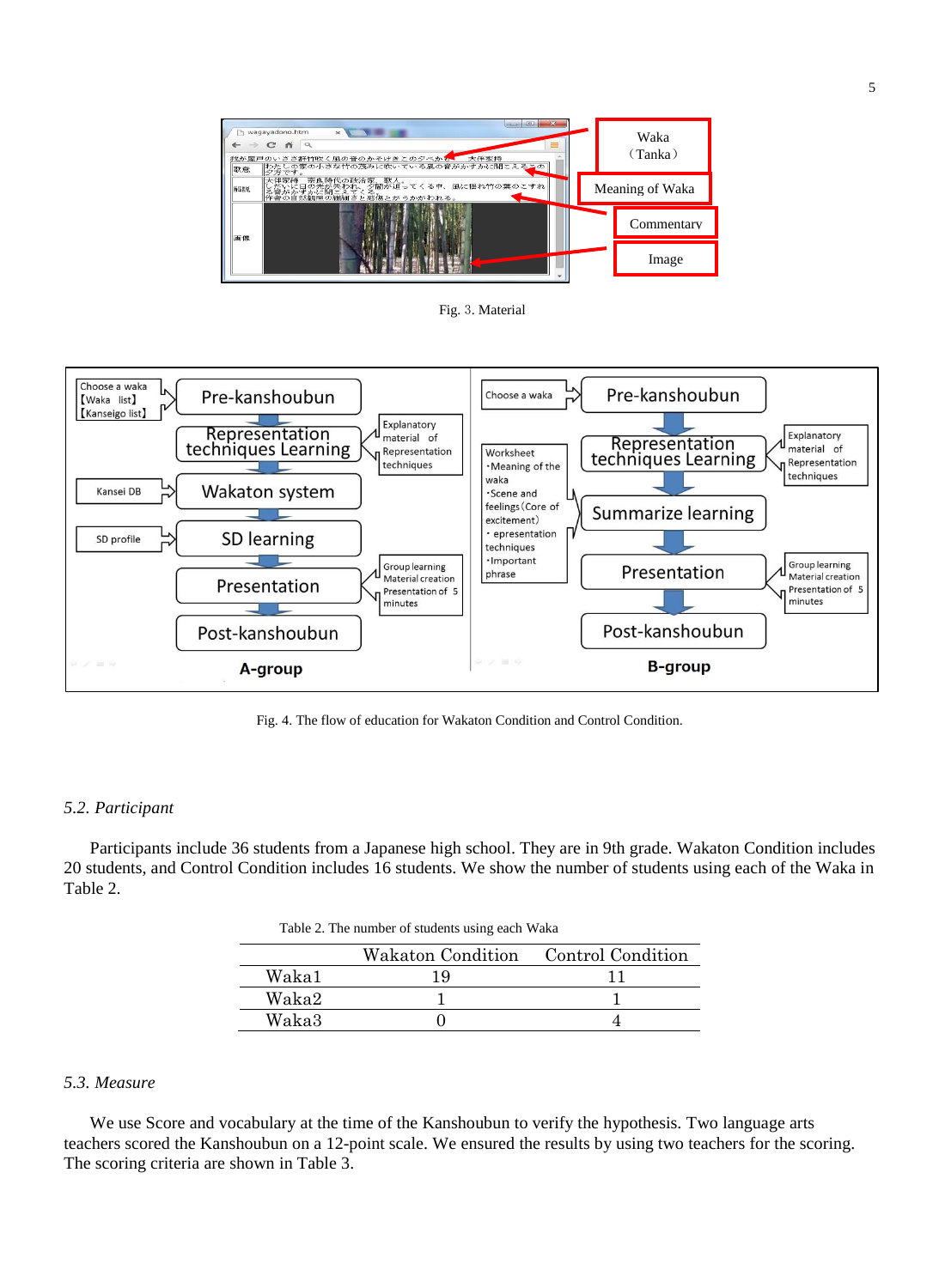| Table 3. The scoring criteria |  |  |  |  |
|-------------------------------|--|--|--|--|
|-------------------------------|--|--|--|--|

| Do students correctly describe the author?                                                   |
|----------------------------------------------------------------------------------------------|
| Do students correctly describe what is the author at any situation?' What is the view of the |
| author? What are the author's feelings?' What does the author think?'                        |
| Do students correctly describe the representation techniques, etc.?                          |
| Do students correctly describe how well the representations are doing?                       |
| Are students writing their impressions?                                                      |
| Do students write the modern translation correctly?                                          |
|                                                                                              |

As shown in Table 1, 7 out of 8 teachers responded that vocabulary is required for well-written Kanshoubun. So we thought that there is the correlations between the numbers of vocabularies in Kanshoubun with these criteria. We do text mining for vocabulary at the time of the Kanshoubun. We used the "KH Coder" for text mining. We did text mining with KH Coder. A word that has been used is classified as a word class. The number of uses of each word is displayed. We classified these words into the following three groups: Total, Taigen, and Yougen. Total is the total number of all the words. Taigen is a noun and a pronoun. Yougen is a verb, an adjective, and an adjectival verb. We in Japan defined as taigen the nouns and pronouns, is defined as yougen the verbs and adjectives and adjective verb. In addition to this, we use adverbs, rentaishi, conjunctions, interjections, postposition, the auxiliary verb in Japanese. Postposition, the auxiliary verb is attached word. Some of the students did not use adverbs, rentaishi, conjunctions, and interjections in Kanshoubun. For these reasons, we classified into the three groups.

# *5.4. Results*

 We ensured the inter-coder reliability of two teachers who scored Kanshoubun prior to the analysis. The data confirmed that there is a strong correlation between the scoring of both teachers.  $:=0.984,p<0.001$ . Then, it was shown that there was no significant difference in the two scores by paired t-test. ;t( $108$ )= 0.53, *p* = 0.16. The chances of two people scoring in this way based on coincidence are low. Therefore, in the following analysis, we used the average of the scoring of two people's score.

 We assayed the correlation between Score and vocabulary at the time of Kanshoubun. We show the correlation coefficient of Total ,Taigen, Yougen, "Others"and Score below. We used the "R" in the assay. The values in Table 4 are the correlation coefficients.

|       | Table 4. The correlation coefficient of between Total, Taigen, Yougen, Others and Score |                                      |                                      |                                           |  |
|-------|-----------------------------------------------------------------------------------------|--------------------------------------|--------------------------------------|-------------------------------------------|--|
|       | Total                                                                                   | Taigen                               | Yougen                               | Others                                    |  |
| Score | $r=0.91, p<0.0001$<br>$t(106)=22.14$                                                    | $r=0.90, p<0.0001$<br>$t(106)=21.36$ | $r=0.88, p<0.0001$<br>$t(106)=18.95$ | $r = 0.67$ ,<br>p<0.0001<br>$t(106)=9.31$ |  |

Table 4. The correlation coefficient of between Total, Taigen, Yougen, Others and Score

We have repeated measures analysis of variance<sup>6</sup> Total and Taigen and Yougen and Others. (Huck, S.W. & McLean, R.A. 1975) ( Fig.5, Fig.6, Fig.7, Fig.8, Table5). There was a reliable interaction between Time (pre vs. post vs. delayes) and Group (Wakaton vs. Control). Also, we computed the correlation between pre- and post- count of Total and Taigen and Yougen and Others. (Gelman, A. 2005) (Table6)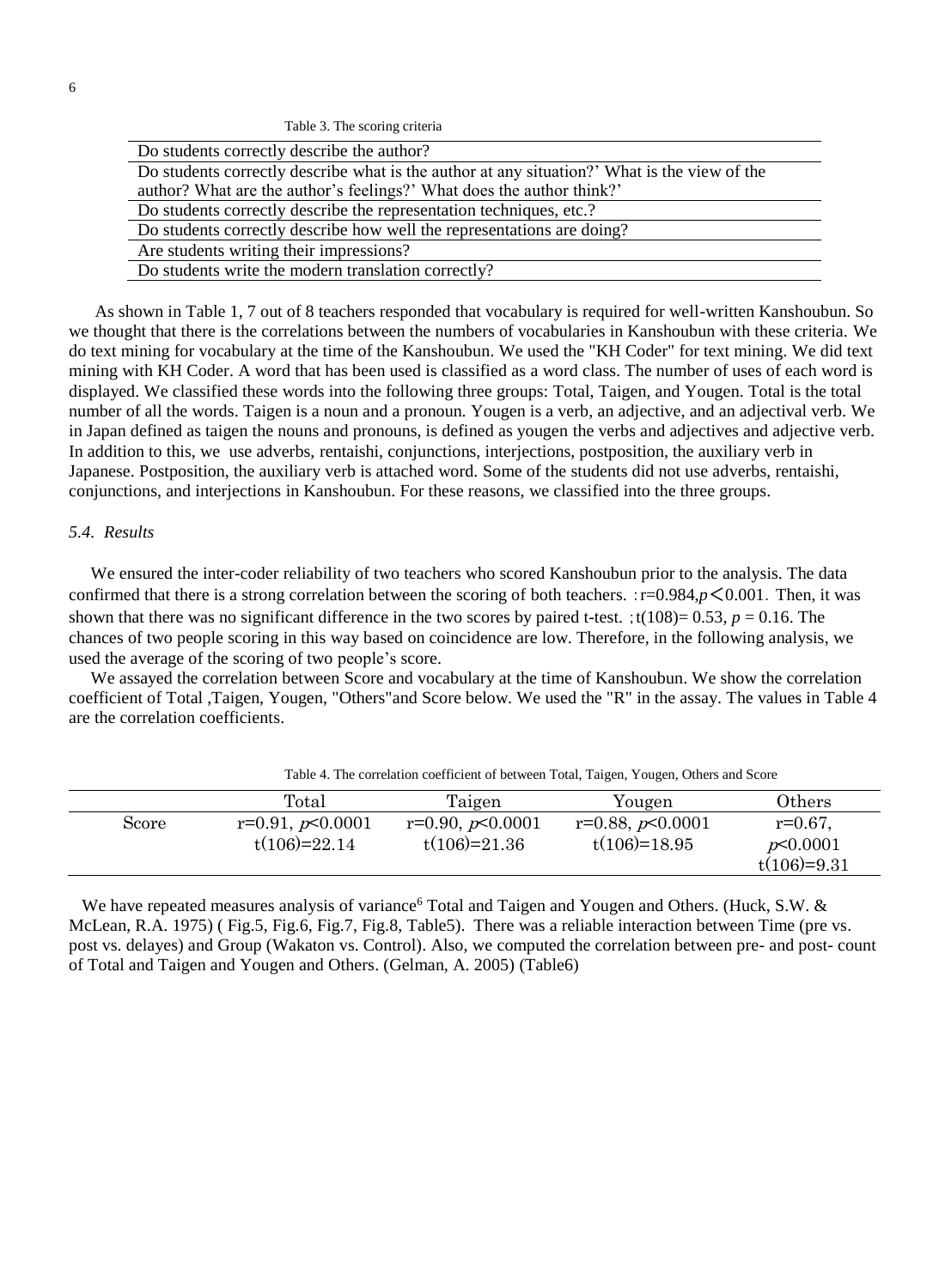

pre-Kanshoubun post-Kanshoubun delayed-Kanshoubun

Fig. 5. Repeated measures analysis of variance Tota.



pre-Kanshoubun post-Kanshoubun delayed-Kanshoubun

Fig. 6. Repeated measures analysis of variance Taigen.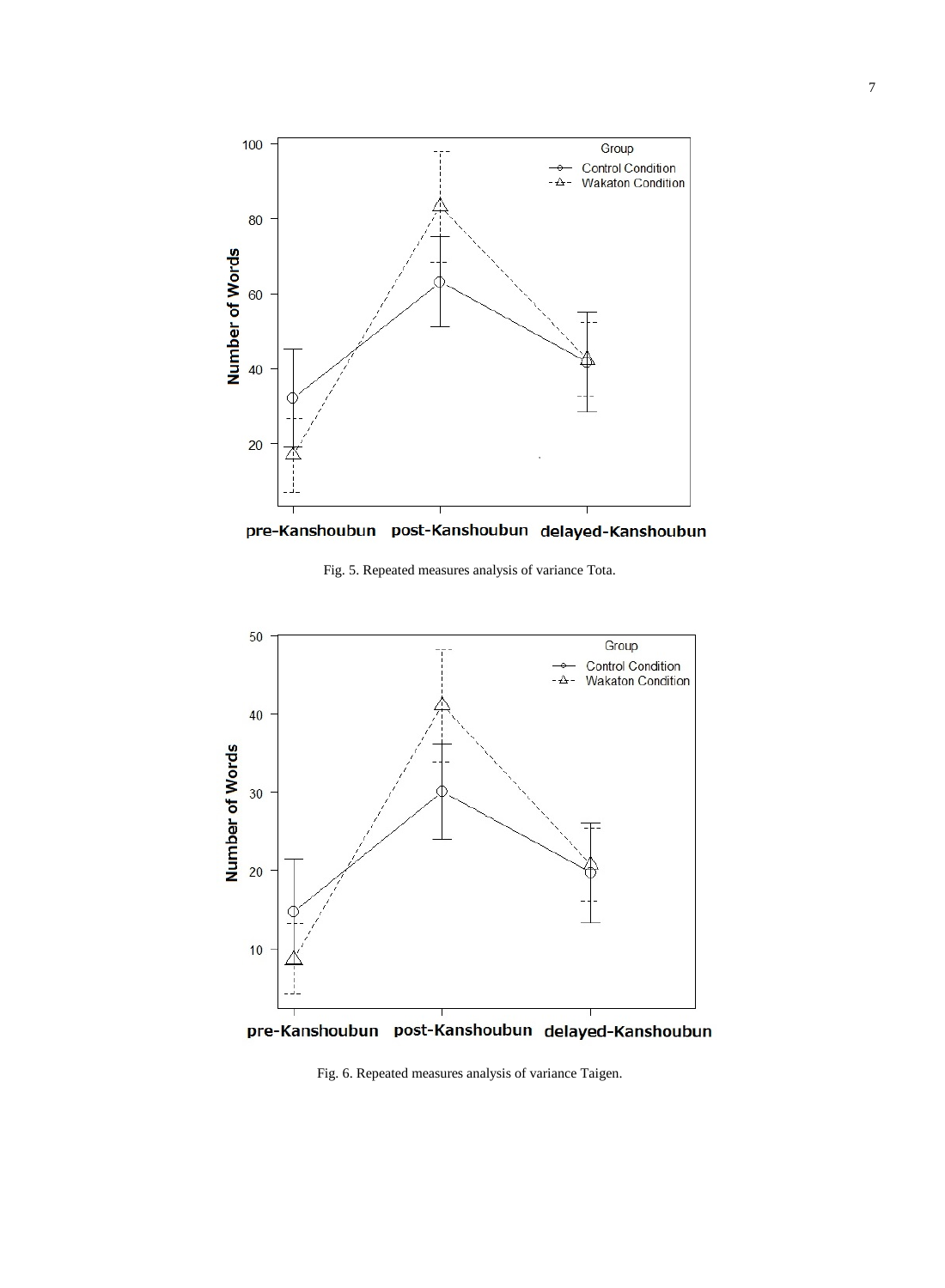

pre-Kanshoubun post-Kanshoubun delayed-Kanshoubun

Fig. 7. Repeated measures analysis of variance Yougen.



pre-Kanshoubun post-Kanshoubun delayed-Kanshoubun

Fig. 8. Repeated measures analysis of variance Others.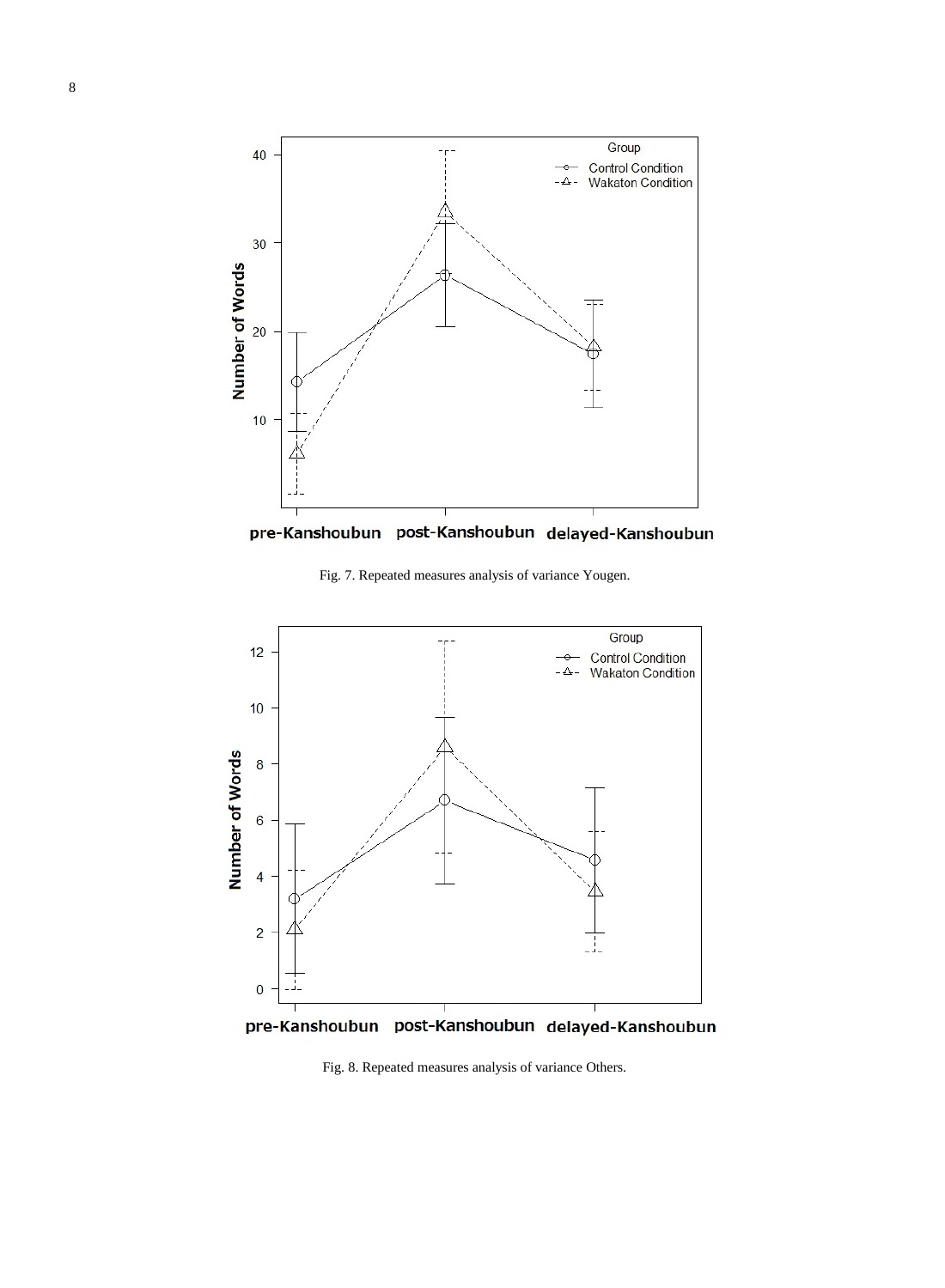|                                 | Total              | Taigen            | Yougen            | Others           |  |  |
|---------------------------------|--------------------|-------------------|-------------------|------------------|--|--|
| Group:Time                      | $F(2, 34) = 31.61$ | $F(2,34) = 32.98$ | $F(2,34) = 22.71$ | $F(2,34) = 4.90$ |  |  |
|                                 | p<0.01             | p<0.01            | p<0.01            | p<0.01           |  |  |
| Table 6. Analysis of covariance |                    |                   |                   |                  |  |  |
|                                 | Total              | Taigen            | Yougen            | Others           |  |  |
| Group:Time                      | $F(1,33) = 10.34$  | $F(1,33) = 9.75$  | $F(1,33) = 5.23$  | $F(1,33) = 4.21$ |  |  |
|                                 | p<0.01             | p<0.01            | p<0.05            | p<0.05           |  |  |

Table 5. Repeated measures analysis of variance(*p*-value)

## **6. Discussion**

#### *6.1. Correlation between Score and Vocabulary at Kanshoubun*

Is there the correlation between Score and vocabulary that was used in the Kanshoubun?

The correlation coefficient indicates that there is a correlation, and the p value indicate that the correlation coefficients are significant-. Therefore, our data confirm that there is correlation between Score and the vocabulary that was used in the Kanshoubun. We think that we need many vocabulary to increase Score.

But the factors that increase Score is not only the number of words. As described previously, we do not consider about "Meaning of word","Relation to Waka","Relation between word and word". High school language arts teachers answered "Expressive ability" and other ability as skills or things required to write a Kanshoubun. In the future, we must also studied about factors (except number of words) that increase Score.

# *6.2. Comparison of the vocabulary at the time of the Kanshoubun between Wakaton Condition and Control Condition.*

Between three of Kanshoubun, there are significant difference to the way used the words. Number of words used for Kanshoubun is very different because of time of appreciation statement (pre, post, delay) the difference in. The results of the assay, we found that the number of words of Wakaton Condition used is significantly larger than the number of words used by Control Condition in post-Kanshoubun. Regardless of the number of words in the pre-Kanshoubun in Wakaton Condition, we found that the number of words in the post-Kanshoubun increase uniformly. This trend is observed in Total, Taigen, Yougen.

We think SD questionnaires may become hints for writing the Kanshoubun. We used the adjective and the adjective verb in the SD questionnaires. So we have to confirm the number of adjectives and adjective verb students used in Kanshoubun(Table 7).

|      |                  | Table 7. Analysis of covariance |             |                  |        |             |
|------|------------------|---------------------------------|-------------|------------------|--------|-------------|
|      | Agroup           |                                 |             |                  | Bgroup |             |
|      | NotSDword SDword |                                 | All<br>word | NotSDword SDword |        | All<br>word |
| pre  | 24               |                                 | 30          | 54               | 10     | 64          |
| post | 145              | 49                              | 194         |                  | 21     | 112         |

"NotSDword"is not related to the SD questionnaire. "SDword"is related to the SD questionnaire. "All word" is the sum of "NotSDword"and "SDword". It has increased the number of words that have been used in the post-Kanshoubun in all scores.

By Wakaton learning method, we found that students become to use the more words. And regardless of the state of students understanding the waka before learning , we can say the effect of Wakaton learning method is high.